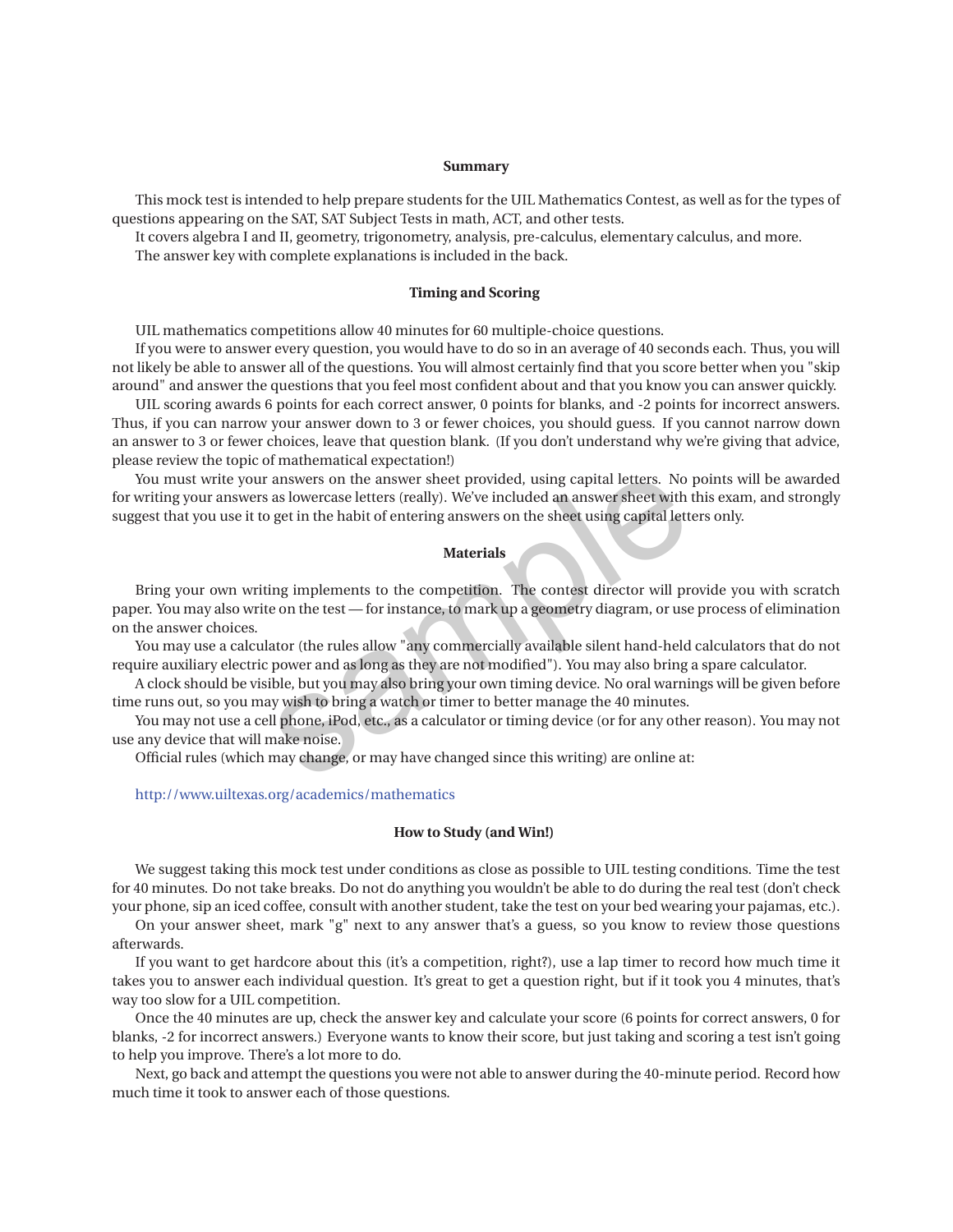29. In the graph below, what best describes the area contained by the two functions in the interval between A and B?



A.  $f(x) = \sin(x) + 4 - x^2$  B.  $f(x) = x^2 - \sin(x) + 4$  C.  $f(x) = x^2 - \sin(x) - 4$  D.  $f(x) = x^2$  E.  $f(x) = -4x$ 

30. The angle of depression from the top of a straight, 60-meter-tall lighthouse to a boat on the ocean is 25. How far away is the boat?

A. 28 meters. B. 54 meters. C. 80 meters. D. 112 meters. E. 128 meters.

31. Max ran his favorite 3-mile trail at 7 mph and returned along the same route at 5 mph. What was his average speed for his entire run?

A.  $\frac{35}{36}$  mph. B.  $\frac{36}{35}$  mph. C.  $\frac{35}{6}$  mph. D. 6 mph. E.  $\frac{6}{7}$  mph.

32. The derivative of  $f(x) = x^3 - 4x$  at the origin is -4. Which of these points does a line tangent to f(x) at the origin pass through? 54 meters. C. 80 meters. D. 112 meters. E. 128 meters.<br>
f?<br>
f3 meters. C. 80 meters. D. 112 meters. E. 128 meters.<br>
e 3-mile trail at 7 mph and returned along the same route at 5 mph<br>
e run?<br>  $\frac{3}{5}$  mph. C.  $\frac{35}{6}$ 

A. (0, 4) B. (-2, 4) C. (-1, -4) D. (1, 4) E. (1, -4)

33. How many ways are there to form a committee of 3 seniors and 2 juniors from a class of 10 seniors and 12 juniors?

A. 720 B. 2,880 C. 7,920 D. 9,900 E. 95,040

34. Find the product of all the solutions of  $8^{x^2+2x+1} = 32^{x^2-2}$ 

A. -6.5 B. -4 C. 0 D. 1 E. 3

35. In Mr. Freeman's class, everyone scored between 0 and 100, inclusive, and everyone has a different integer grade. The class average (arithmetic mean) is 88. If there are 6 students in the class, and if half of them scored above the class average, what is the lowest sum possible for the remaining grades?

A. 230 B. 231 C. 235 D. 242 E. 258

36. A pizza is cut into perfectly equal slices. After eating  $\frac{1}{3}$  of this pizza, Davida gives away 2 slices. If  $\frac{1}{3}$  of the pizza still remains, how much of the pizza is each slice?

A.  $\frac{1}{10}$  B.  $\frac{1}{8}$  C.  $\frac{1}{6}$  D.  $\frac{1}{4}$  E.  $\frac{1}{3}$ 

37. Which of these mathematicians is thought to have written a treatise containing a doctrine on the golden mean?

A. Diophantus B. Theano C. Hypatia D. Eratosthenes E. Agnesi

38. Line  $l_1$  passes through the points (3,−2) and (−3,−10). Line  $l_2$  is perpendicular to  $l_1$ . Line  $l_3$  is parallel to  $l_2$ . What is the slope of line  $l_3$ ?

A.  $-\frac{1}{2}$  B.  $\frac{1}{2}$  C.  $\frac{3}{4}$  D.  $-\frac{3}{4}$  E.  $\frac{4}{5}$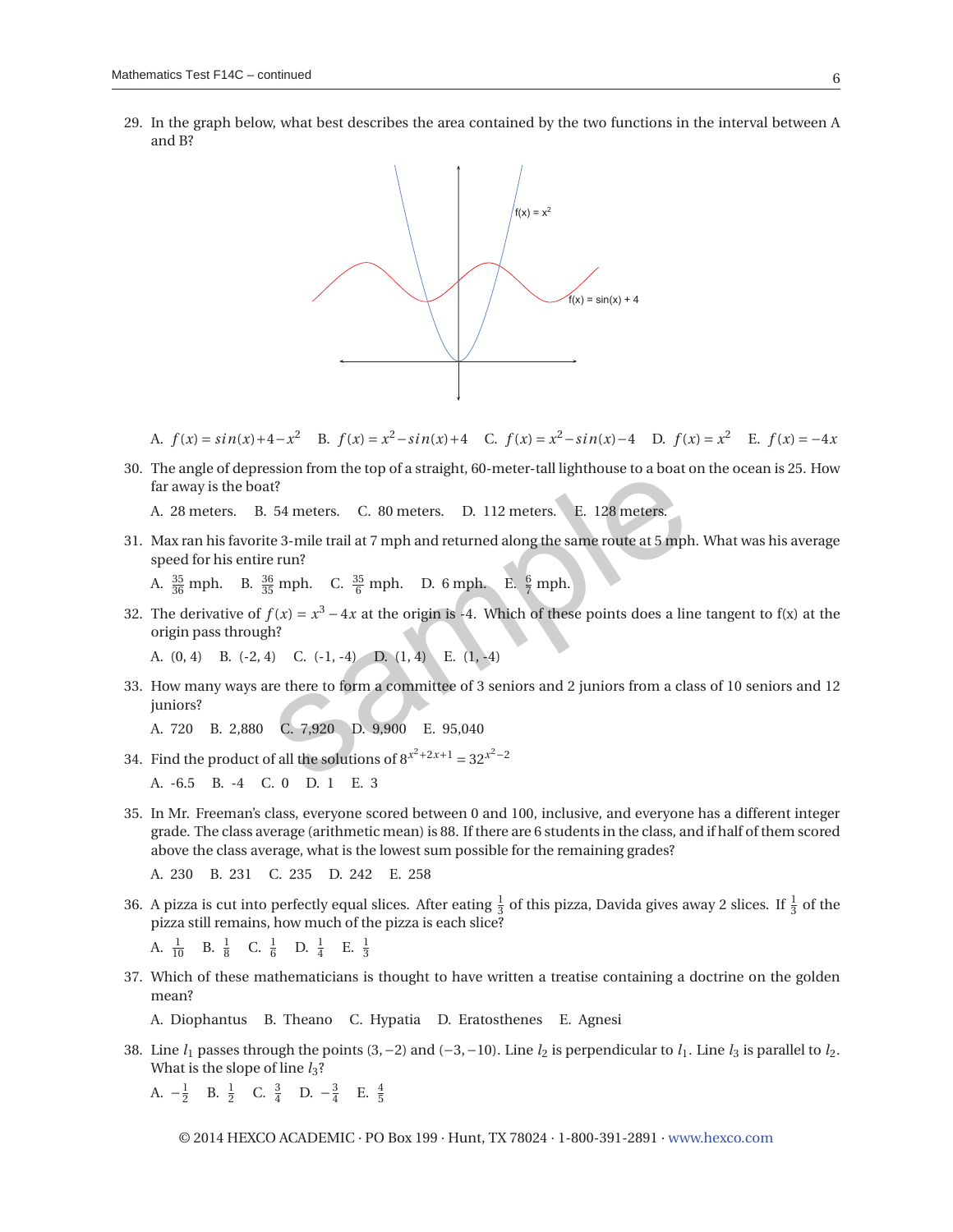# **1 Problems**

1. Find k when 3×(−6)−2÷(*k* −7)+23 = 3

A.  $\frac{-9}{5}$  B.  $\frac{26}{5}$  C.  $\frac{41}{5}$  D.  $\frac{44}{5}$  E. 8

2. Given the arithmetic sequence *a*, 22,*b*,*c*,*d*,−2, find (*a* ×*b*)−(*c* ×*d*).

A. −256 B. −24 C. 216 D. 408 E. 512

3. How many ways can the characters in the password TEXAS2014 be reordered so that the word "TEXAS" appears at either the beginning or the end of the new password?

A. 24 B. 48 C. 2,880 D. 362,880 E. 725,760

4. What is the positive difference between the minimum possible number of intersections of 6 noncongruent straight lines in a plane and the maximum number of intersections of 6 noncongruent straight lines in a plane?

A. 14 B. 15 C. 35 D. 36 E. 120

5. Given parallel lines *l* and *k*:



What is the length of *x*?

A. 5.21 B. 5.62 C. 6.93 D. 7.65 E. 8.92

6. Romeo and Juliet are 1,400 meters apart. Romeo runs at 1 meter per second and Juliet runs at 0.75 meters per second. Romeo and Juliet begin running towards each other at the same time. When they meet, they embrace for 30 seconds. If they then continue running in opposite directions, how long will it have taken, in minutes and seconds, from their starting time until they are once again 1,400 meters apart?

A. 13 minutes, 20 seconds B. 13 minutes, 50 seconds C. 26 minutes, 40 seconds D. 27 minutes, 10 seconds E. 28 minutes, 30 seconds

7. Mariposa makes \$4,200 every month and spends \$840 on continuing education. If she made a pie chart of her monthly spending and saving (in which  $100\% = $4,200$ ), what would be the central angle of the sector of the pie slice representing continuing education?

A. 20◦ B. 36◦ C. 72◦ D. 84◦ E. 200◦

8. What is  $1.\overline{01} - 0.\overline{10}$ ?

A.  $0.9$  B.  $0.\overline{90}$  C.  $0.91$  D.  $0.\overline{91}$  E.  $0.\overline{9091}$